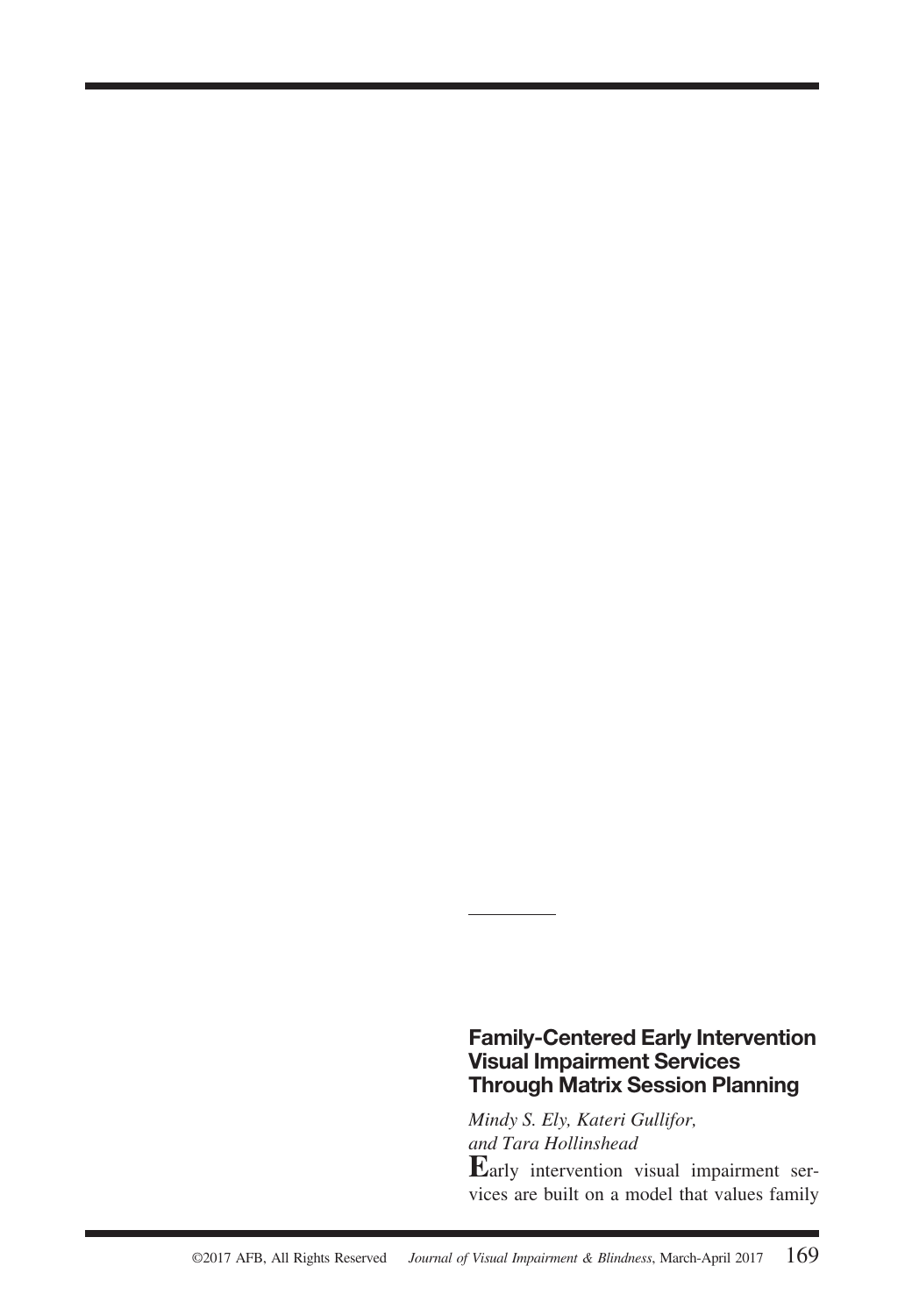involvement. Legislative provision for these services is found under Part C of the Individuals with Disabilities Education Act of 1997, the Infants and Toddlers with Disabilities Act. An early intervention professional is a teacher of visually impaired students or an orientation and mobility (O&M) specialist who provides Part C services. The goals of service, referred to as child and family outcomes, are based on priorities identified by the family.

In a white paper entitled *Family-Centered Practices for Infants and Young Children with Visual Impairments,* Hatton and colleagues (2003) describe the benefits of a family-centered approach. It allows parents to guide their child's development while honoring the family's culture and values. In addition, parents work directly with their child, strengthening the parent-child relationship and supporting parent-child communication.

The graduate certificate program at Illinois State University offers experienced teachers of visually impaired students and O&M specialists specialized training in early intervention visual impairment services. As we developed this program, we were sensitive to the fact that familycentered practices are quite different from the traditional teacher-directed instruction to which most scholars were accustomed in their teaching or O&M instruction of visually impaired students. A teacher-centered approach assumes that the teacher is the expert. In contrast, family-centered practices involve the family in determining the direction and focus for the intervention session.

Consequently, we sought a method for teaching scholars to provide services that would integrate family-centered practices into their work with families of infants and toddlers with visual impairments. The approach we developed is based on delivery and planning models described in recognized resources within the field of visual impairment (American

Printing House for the Blind, n.d.; Dote-Kwan & Chen, 2014; Petersen & Nielsen, 2005). We organized these ideas into several steps that could be taught to scholars with subsequent evaluation for fidelity of implementation. In this paper, we will describe the method we call matrix session planning, followed by a discussion of the advantages and challenges scholars experienced as they used the matrix session planning method with families.

### **DESCRIPTION OF THE MATRIX SESSION PLANNING METHOD**

Matrix session planning pulls together parent priorities, family routines, and identified strategies in a way that helps families and early intervention professionals outline a plan that can both highlight long-term goals and focus on what can be done today.

First, the early intervention professional interviews the parents to learn about their concerns, hopes, and dreams for their child. We have found the Routines-Based Interview (McWilliam, Casey, & Sims, 2009) or the Parent Assessment of Needs from *Parents and Their Infants with Visual Impairments* (Chen, Calvello, & Taylor Friedman, 2015) to be helpful interview protocols. This professional also completes a functional vision assessment. From the interview and assessment, outcomes are identified. These priorities are entered in the left-hand column of a matrix with one outcome per row (see Table 1).

Next, family routines are identified in one of two ways. The family may identify specific daily routines as being difficult for the child, or a desired outcome may naturally fit into a specific routine. Identified routines are listed across the top row of the matrix.

Then, the parent and provider brainstorm solutions using the child's strengths, preferences, and adaptive needs. These solutions are based on information from the interview and assessment. The ideas are entered into the matrix in the corresponding row and column.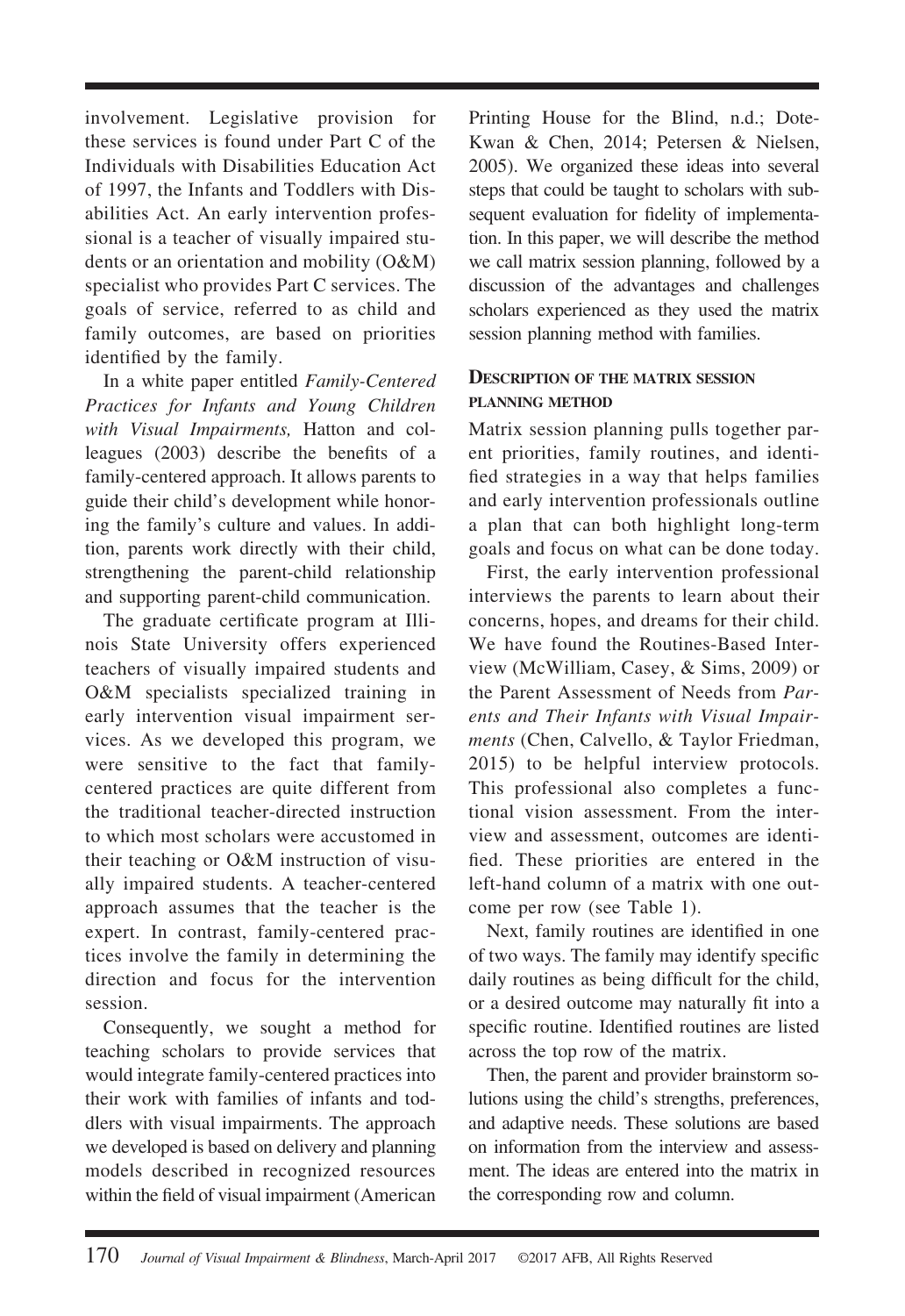#### *Table 1* **An example of matrix session planning for achieving desired outcomes through activities that can be conducted throughout the day.**

| Desired outcome                              | Snack time                                                                                    | <b>Bath time</b>                                                                                  | Play time                                                                                                                |
|----------------------------------------------|-----------------------------------------------------------------------------------------------|---------------------------------------------------------------------------------------------------|--------------------------------------------------------------------------------------------------------------------------|
| Encourage the<br>use of vision<br>to explore | Position the<br>caretaker on the<br>child's left<br>Place snacks on the<br>child's left       | Move a yellow duck<br>across water for<br>tracking<br>Search for high-contrast<br>items that sink | Explore a variety of high-<br>contrast textures (blocks,<br>balls, etc.)<br>Play hide-and-seek with<br>noise-making toys |
| Improve reach<br>and grasp while<br>looking  | Provide small pieces<br>of snacks on the<br>table for the child<br>to feed him- or<br>herself | Place a high-contrast toy<br>slightly out of reach on<br>the left side                            | Place a high-contrast toy slightly<br>out of reach on the left side                                                      |

Using the completed matrix, the professional and family choose one strategy from the matrix that will become the focus for the intervention session. Since the matrix was built using a collaborative process representing the priorities of the family, family members are willing to join their child in trying the new ideas. This willingness allows the early intervention professional to play the role of coach, demonstrating specific strategies when necessary.

The matrix should be small to avoid overwhelming the parent. Two outcomes and three daily routines are sufficient in the beginning. Over time, strategies can be added or deleted from the matrix as needed. Similarly, outcomes and daily routines will change.

#### **ADVANTAGES**

Reflection proved valuable in identifying advantages and challenges of the matrix session planning method for planning and providing early intervention visual impairment services to infants and toddlers with visual impairments and their families. Given the scholars' experience with the method, three themes emerged: planning, intervention, and reflective practices.

# *Planning*

The matrix session planning method promoted family-centered practices by using the parents' concerns to form the outcomes while taking their daily routines into consideration. As a result, family life was at the center of their child's plan. When using matrices, various families identified priorities such as help with bedtime and mealtime routines, promotion of sibling interactions, and development of independent walking. Problem-solving with the family to find solutions that fit into their daily routines kept family members involved while ensuring that solutions were centered on their unique desires for their child's development.

The matrix session planning method also helped families and scholars consider a variety of daily routines in which outcomes could be practiced. For example, one family expressed the desire for help in encouraging their child to visually attend to her environment. The scholar worked with the family to identify several activities that they could use to encourage the child to visually attend in various routines such as the nighttime routine and trips to the grocery store.

Further, the matrix session planning method empowered families to use the identified strategies. Using this approach, parents were actively involved in developing the ideas recorded on the matrix. During the session, they were encouraged to choose a strategy from the matrix and introduce it to their child. After the session, they implemented the strategies within their normal daily routines. In fact, one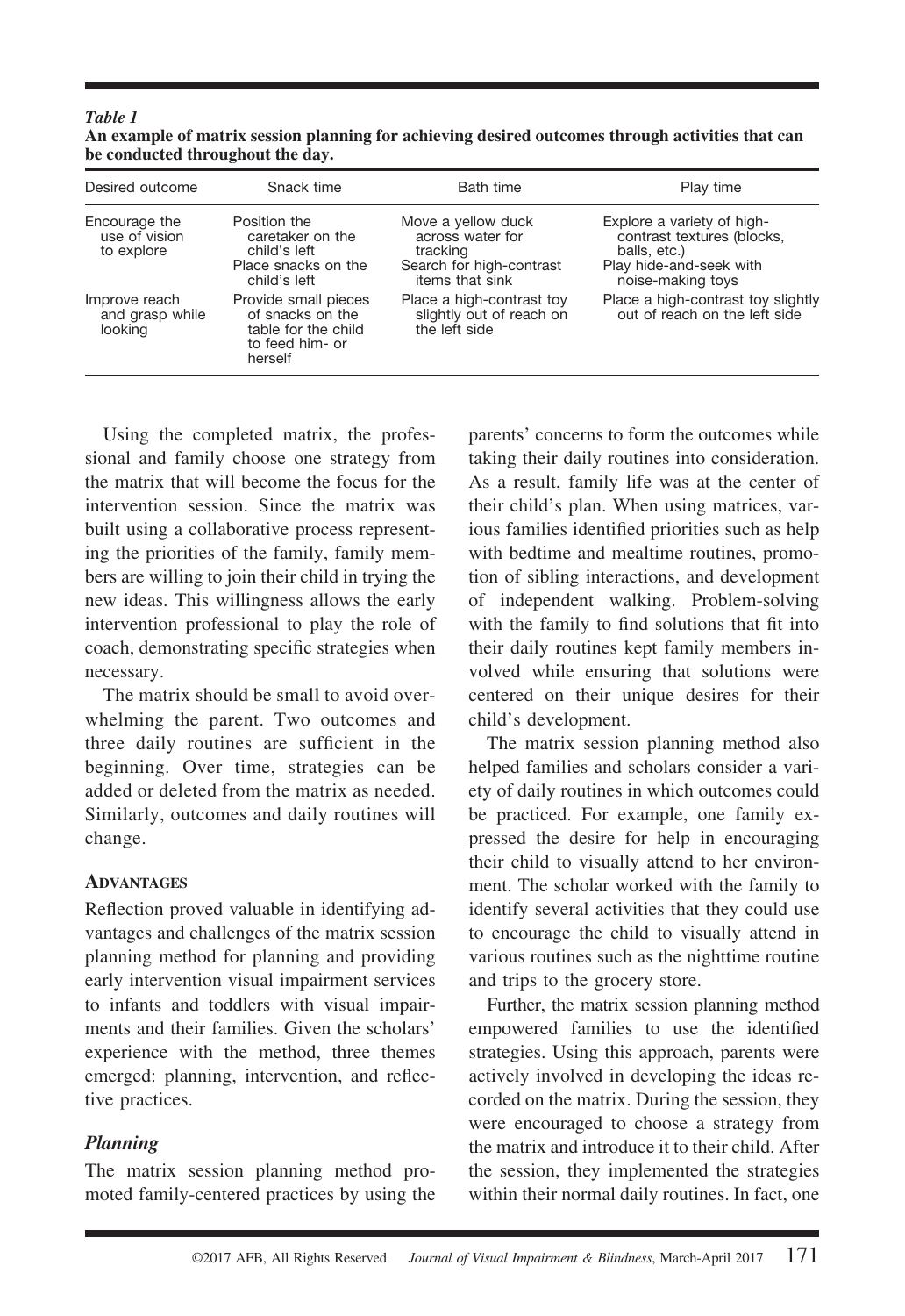scholar reported a situation in which a grandfather who was present during an intervention session was persuaded to participate. The mother had identified play as a priority. Use of musical instruments was identified to encourage active play and was entered into the matrix. During the next intervention visit, the scholar learned that the grandfather had begun to use this strategy with the child. As the grandfather demonstrated play with his grandson during this subsequent session, the scholar was able to point out the numerous developmental skills that he was helping his grandson develop as they played the piano. The active involvement within this family allowed the scholar to communicate the significance of their role in guiding their child's development.

### *Intervention*

Development of the matrix gave families an opportunity to voice their successes and concerns. When creating a matrix centered on priorities and routines as identified in the interview process, the family is validated in their concerns and successes. The matrix is a direct response to the accomplishments and challenges that the family has already voiced, supporting family-centered practice.

The matrix session planning method can be viewed as a road map to outcomes outlined by the family. The matrix helped the family and the scholar break down outcomes into smaller steps. For example, one scholar found that a family had difficulty with their child at bedtime. This priority was based on a highly stressful part of the family's routine. They needed help in breaking the routine into manageable pieces with identified strategies for success. The scholar used the matrix to strategize a variety of possible solutions including a formal bedtime routine. The family independently used and revised the bedtime routine and subsequently discussed their progress each time the scholar returned. As they experienced success, they gained confidence, and a stressful situation was eventually resolved.

Scholars reported that the matrix also allowed them to highlight and organize strategies. As various ideas were discussed during a session, the matrix provided an organized means to document strategies. In addition, it proved easy to manipulate and change as necessary. When the child achieved a skill identified within the matrix, the family and scholar together could consider the next step in achieving the desired outcome. Conversely, as was described in the bedtime routine example, a strategy might be found to be ineffective for the child and might need to be adjusted. In that case, the family adapted the strategies on the matrix throughout the week. During sessions, the scholar offered specific suggestions as the week's progress was discussed. This discussion resulted in a collaborative exchange that helped the family reach their goal.

# *Reflection and follow-through*

The format of the matrix is a direct reflection of the Individualized Family Service Plan (IFSP). The outcomes identified in the IFSP are presented in the matrix through strategies that will be used to help achieve these outcomes. Scholars reported that using the matrix as a daily lesson plan helped them to align their practice with the IFSP outcomes. This gave purpose and direction to each session and ensured that the session was driven by the IFSP through use of the matrix.

The matrix proved a useful means to document growth and progress toward a family's desired outcomes. For example, one scholar used the matrix to document the many strategies that were found to be helpful for a child with cerebral visual impairment. The scholar and the family were able to use the matrix to guide and facilitate intervention. The family then followed through by implementing these strategies in their daily life. The family's efforts were reaffirmed by the child's progress and the matrix served to document small milestones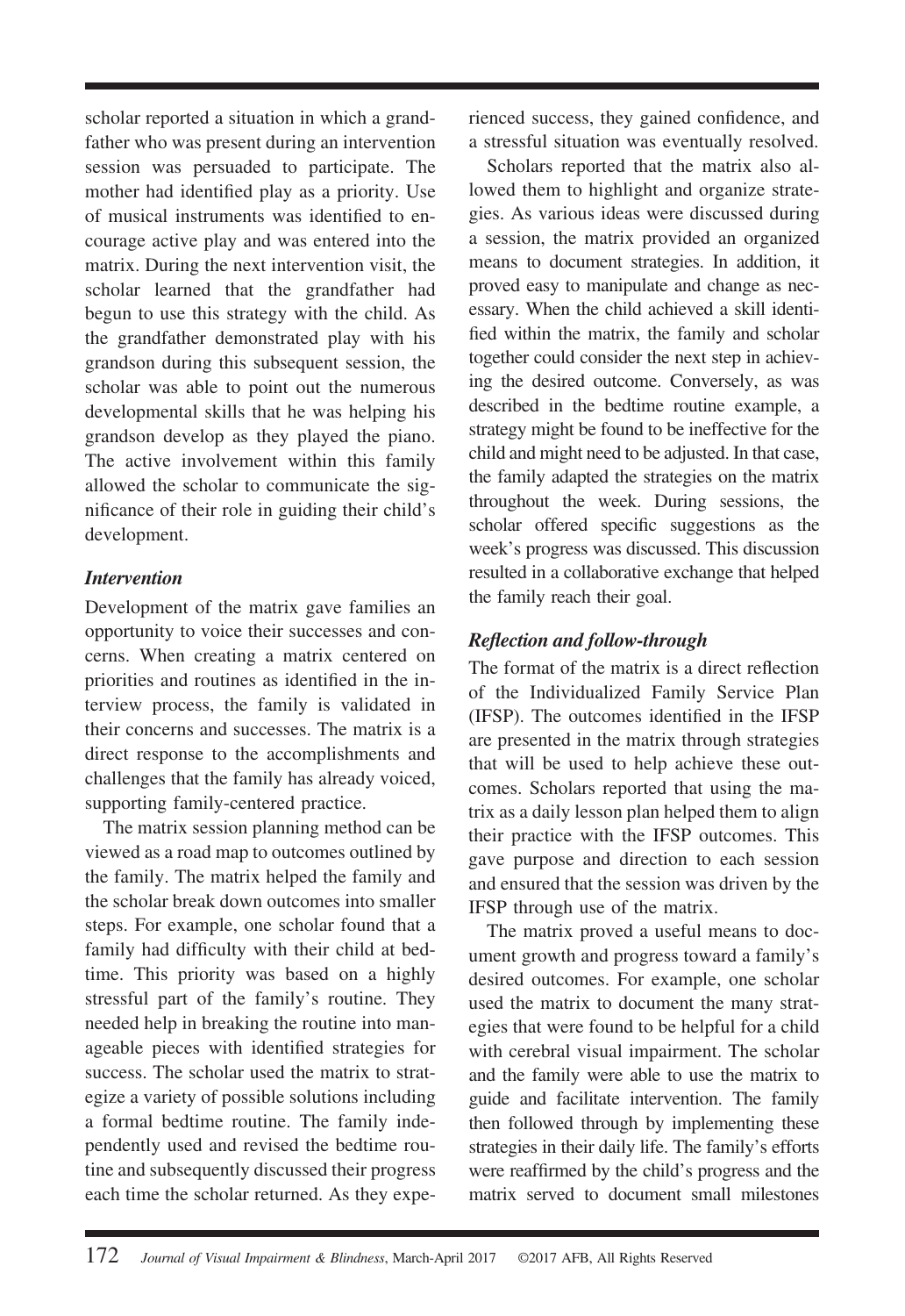achieved between visits, which also allowed the scholar to celebrate success with the family as they reviewed the matrix at each visit.

# **CHALLENGES**

It can be difficult for families to take an active role in intervention sessions. Although the matrix session planning method is designed to encourage family participation, scholars found that many parents needed help in knowing how to get involved. Therefore, when identifying outcomes and strategies, scholars found it helpful to have a variety of ideas prepared in case the parent struggled to offer ideas. Once the family became accustomed to the matrix session planning method, however, they had an easier time contributing ideas. For example, the parent of a child with cortical visual impairment was excited to show the scholar the birthday gifts she had purchased that met her daughter's visual needs. This is an important part of developing empowerment in the parent as they begin to intentionally think of strategies to help their child develop in the areas that they have prioritized.

On the other hand, some families chose not to use the matrix on their own, referring to it only when the scholar was in the home. Perhaps they felt the format was overwhelming or too detailed but, regardless of the reason, we felt it was important to honor the family's choice. However, we found that even in such cases, the scholars were still able to use the matrix in the session to help guide intervention and document progress. The matrix session planning was a valuable tool for the scholar and the family, even when not being directly utilized by the family.

# **CONCLUSION**

Experts agree that early intervention services need to follow a delivery model that is familycentered rather than teacher-led (Pletcher & Younggren, 2013; Hatton et al., 2003). Such service delivery often requires a difficult shift of practice for professionals who are accustomed to working with school-aged populations. Because of the systematic nature of the matrix session planning method, scholars were able to reflectively evaluate their progress. In addition, the framework facilitated measurable feedback from instructors and mentors. Such a model is likely to prove helpful for others seeking change toward familycentered practices when working with infants and toddlers with visual impairments.

Although adherence to recommended practices are a high priority, family outcomes are the true goal. In using the matrix session planning method to help scholars shift their practice, we were encouraged by benefits to families. Increased parental engagement was an underlying theme in scholar experiences. Several scholars saw empowered parents who were identifying and implementing strategies to meet their child's developmental needs outside intervention sessions. In addition, scholars reflected on experiences that reinforced the relationship between the child and the family. This method proved successful in guiding our scholars in implementing familycentered practices by using family priorities to guide a collaborative partnership between the scholar and the family.

# **REFERENCES**

- American Printing House for the Blind. (n.d.). *CVI: Daily routines matrix*. Retrieved from [http://tech.aph.org/cvi/?page\\_id](http://tech.aph.org/cvi/?page_id=352)=352
- Chen, D., Calvello, G., & Taylor Friedman, C. (2015). *Parents and their infants with visual impairments (PAIVI)* (2nd ed.). Louisville, KY: APH Press.
- Dote-Kwan, J., & Chen, D. (2014). Developing meaningful interventions. In D. Chen (Ed.), *Essential elements in early intervention visual impairments and multiple disabilities* (2nd ed., pp. 287–336). New York: AFB Press.
- Hatton, D., Anthony, T., Bishop, V., Gleason, D., Greeley, J. C., Miller, T., Moore, S., . . . Tompkins, C. (2003). *Family-centered practices for infants and young children with visual impairments.* Position paper of